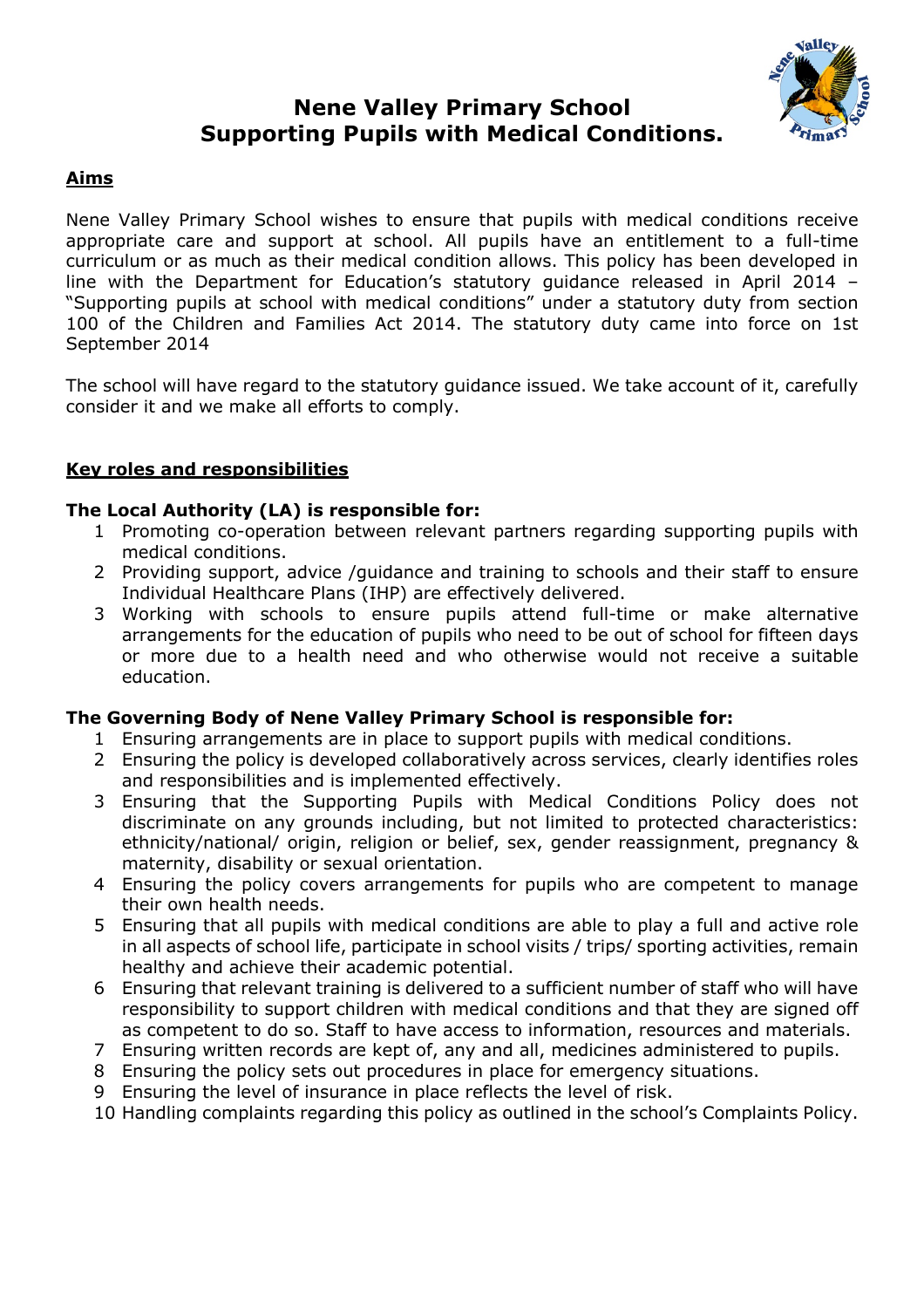# **The Headteacher is responsible for:**

- 1 Ensuring the policy is developed effectively with partner agencies and then making staff aware of this policy.
- 2 The day-to-day implementation and management of the Supporting Pupils with Medical Conditions Policy and Procedures of Nene Valley Primary School.
- 3 Liaising with healthcare professionals regarding the training required for staff.
- 4 Identifying staff that need to be aware of a child's medical condition.
- 5 Developing Individual Healthcare Plans (IHPs) unless provided by the school nurse.
- 6 Ensuring a sufficient number of trained members of staff are available to implement the policy and deliver IHPs in normal, contingency and emergency situations.
- 7 If necessary, facilitating the recruitment of staff for the purpose of delivering the promises made in this policy. Ensuring more than one staff member is identified, to cover holidays / absences and emergencies.
- 8 Ensuring the correct level of insurance is in place for teachers who support pupils in line with this policy.
- 9 Continuous two-way liaison with school nurses and school in the case of any child who has or develops an identified medical condition.
- 10 Ensuring confidentiality and data protection
- 11 Assigning appropriate accommodation for medical treatment/ care
- 12 Considering the purchase of a defibrillator.
- 13 Voluntarily holding 'spare' salbutamol asthma inhalers for emergency use.

# **Staff members are responsible for:**

- 1 Taking appropriate steps to support children with medical conditions and familiarising themselves with procedures which detail how to respond when they become aware that a pupil with a medical condition needs help. *A first-aid certificate is not sufficient*.
- 2 Knowing where controlled drugs are stored and where the key is held.
- 3 Taking account of the needs of pupils with medical conditions in lessons.
- 4 Undertaking training to achieve the necessary competency for supporting pupils with medical conditions, with particular specialist training if they have agreed to undertake a medication responsibility.
- 5 Allowing inhalers, adrenalin pens and blood glucose testers to be held in an accessible location, following DfE guidance.
- 6 Ensuring pupils have rapid access to items such as inhalers at all times. This is particularly the case for school trips, activities on the school field, PE and swimming etc.

## **School nurses are responsible for:**

- 1 Collaborating on developing an IHP in anticipation of a child with a medical condition starting school.
- 2 Notifying the school when a child has been identified as requiring support in school due to a medical condition at any time in their school career.
- 3 Supporting staff to implement an IHP and then participate in regular reviews of the IHP. Giving advice and liaison on training needs.
- 4 Liaising locally with lead clinicians on appropriate support.
- 5 Assisting the Headteacher in identifying training needs and providers of training.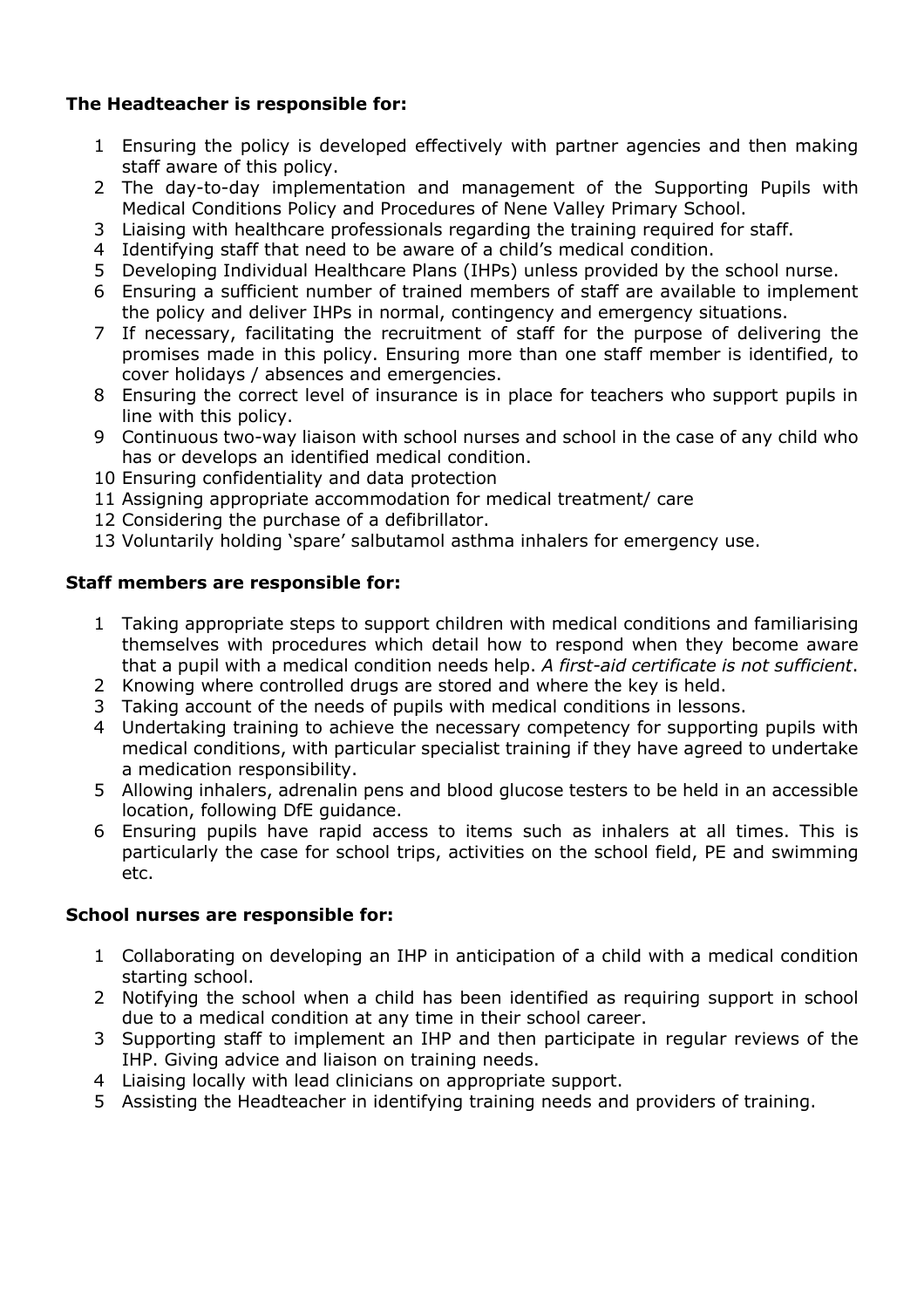# **Parents and carers are responsible for:**

- 1 Keeping the school informed about any new medical condition or changes to their child/children's health.
- 2 Participating in the development and regular reviews of their child's IHP.
- 3 Completing a parental consent form to administer medicine or treatment before bringing medication into school. (See Medicines section below)
- 4 Providing the school with the medication their child requires and keeping it up to date including collecting leftover medicine. Under no circumstances should medicine be sent via the child, but should be delivered for registration at the school office by the responsible adult.
- 5 Carrying out actions assigned to them in the IHP with particular emphasis on, they or a nominated adult, being contactable at all times.
- 6 Informing the school of any long-term illness, such as asthma or epilepsy, affecting their child.

# **Pupils are responsible (at an age appropriate level) for:**

- 1 Providing information on how their medical condition affects them.
- 2 Contributing to their IHP
- 3 Complying with the IHP and self-managing their medication or health needs including carrying medicines or devices, if judged competent to do so by a healthcare professional and agreed by parents.

# **Training of staff**

- a) Newly appointed teachers, supply or agency staff and support staff will receive training on the 'Supporting Pupils with Medical Conditions' Policy as part of their induction.
- b) The clinical lead for each training area/session will be named on each IHP.
- c) No staff member may administer prescription medicines or undertake any healthcare procedures without undergoing training specific to the condition and/or without being signed off as competent by relevant parties.
- d) School will keep a record of medical conditions supported, training undertaken and a list of teachers qualified to undertake responsibilities under this policy.

## **Medical conditions register /list**

- a) Schools admissions forms request information on pre-existing medical conditions. Parents have easy pathway to inform school at any point in the school year if a condition develops or is diagnosed. Consideration could be given to seeking consent from GPs to have input into the IHP and also to share information for recording attendance.
- b) A medical conditions list or register is kept, updated and reviewed regularly by the nominated member of staff. Each class / form tutor has an overview of the list for the pupils in their care, within easy access.
- c) Supply staff and support staff should similarly have access on a need to know basis. Parents should be assured data sharing principles are adhered to.
- d) For pupils on the medical conditions list yearly transition points meetings take place in advance of transferring to enable parents, school and health professionals to prepare IHP and train staff if appropriate.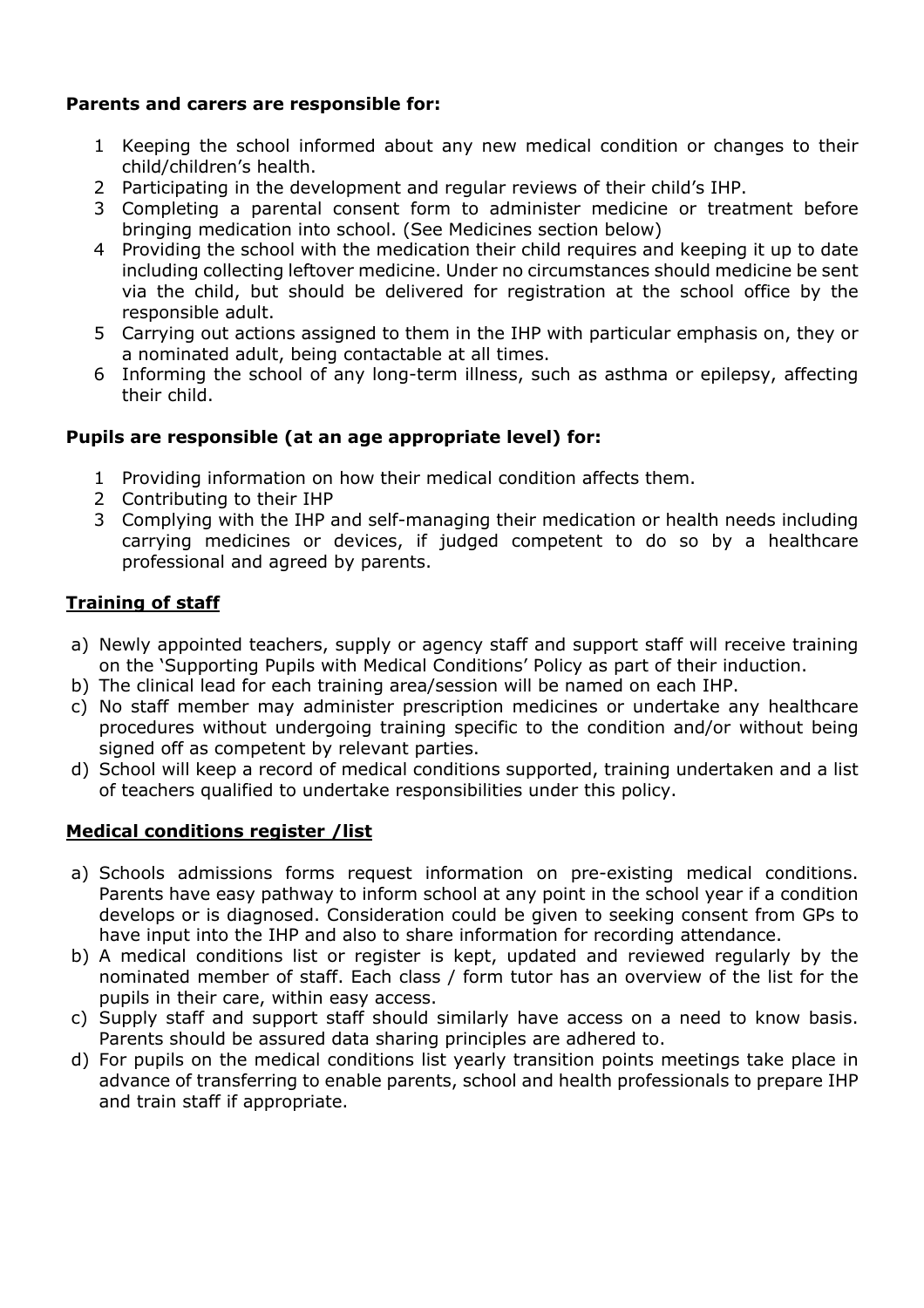# **Individual Healthcare Plans (IHPs)**

- a) Where necessary an Individual Healthcare Plan (IHP) will be developed in collaboration with the pupil, parents/carers, Headteacher, Special Educational Needs Coordinator (SENCO) and medical professionals.
- b) IHPs will be easily accessible to all relevant staff, including supply/agency staff, whilst preserving confidentiality.
- c) IHPs will be reviewed at least annually or when a child's medical circumstances change, whichever is sooner.
- d) Where a pupil has an Education, Health and Care plan or special needs statement, the IHP will be linked to it or become part of it.
- e) Where a child is returning from a period of hospital education or alternative provision or home tuition, collaboration between the LA /AP provider and school is needed to ensure that the IHP identifies the support the child needs to reintegrate.

# **Transport arrangements**

- a) Where a pupil with an IHP is allocated school transport the school should invite a member of PCC Transport team who will arrange for the driver or escort to participate in the IHP meeting. A copy of the IHP will be copied to the Transport team and kept on the pupil record. The IHP must be passed to the current operator for use by the driver /escort and the Transport team will ensure that the information is supplied when a change of operator takes place.
- b) For some medical conditions the driver/ escort will require adequate training. For pupils who receive specialised support in school with their medical condition this must equally be planned for in travel arrangements to school and included in the specification to tender for that pupil's transport.
- c) When prescribed controlled drugs need to be sent in to school, parents will be responsible for handing them over to the adult in the car in a suitable bag or container. They must be clearly labelled with name and dose etc. and fulfil all requirements of this document relating to Medicines (see below).
- d) Controlled drugs will be kept under the supervision of the adult in the car throughout the journey and handed to a school staff member on arrival. Any change in this arrangement will be reported to the Transport team for approval or appropriate action.

# **Education Health Needs (EHN) referrals**

a) All pupils of compulsory school age who because of illness, lasting 15 days or more, would not otherwise receive a suitable full-time education are provided for under the local authority's duty to arrange educational provision for such pupils.

# **Medicines**

- a) Where possible, unless advised it would be detrimental to health, medicines should be prescribed in frequencies that allow the pupil to take them outside of school hours. Medicines that are prescribed for 3 times per day should not be taken in school hours unless there is specific medical advice from the child's GP.
- b) If this is not possible, prior to staff members administering any medication, the parents/carers of the child must complete and sign a parental consent to administration of medicine form, available from the school office.
- c) No child will be given any prescription or non-prescription medicines without written parental consent except in exceptional circumstances.
- d) No child under 16 years of age will be given medication containing aspirin without a doctor's prescription.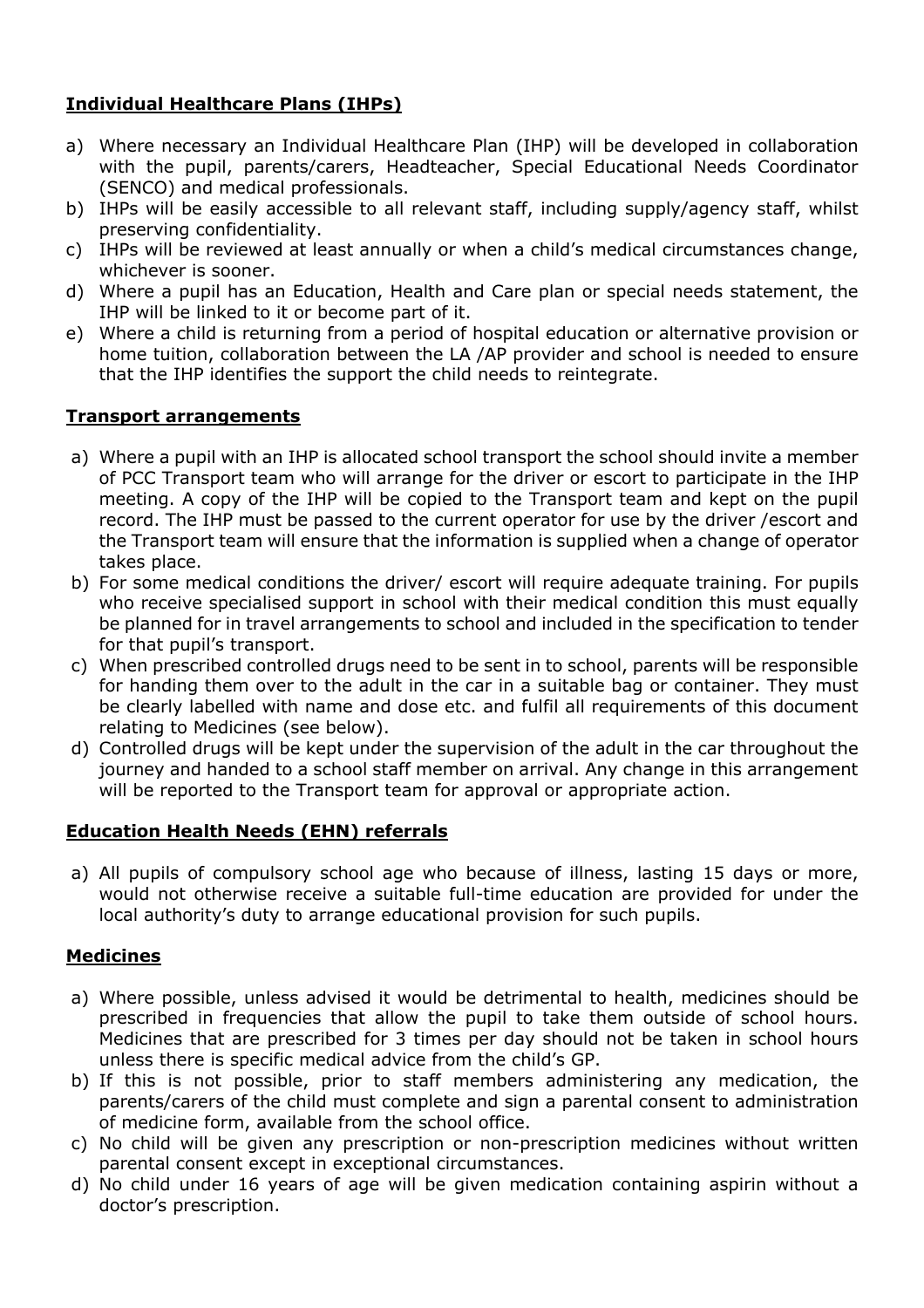- e) Medicines MUST be in date, labelled, and provided in the original container/packaging (except in the case of insulin which may come in a pen or pump) with dosage instructions. Medicines which do not meet these criteria will not be administered. No unprescribed drugs will be administered without the express agreement of the headteacher or deputy headteacher.
- f) Medicines should not be taken into classrooms or cloakrooms by pupils for delivery to school. All medicines should be registered at the school office by the responsible adult (parent), and any amendments to dosage should be detailed to the school office with appropriate evident (prescription change, hospital letter etc.) Teachers and Teaching Assistants must never accept medicines directly, or accept verbal instructions; they should always be referred to the school office.
- g) Except in agreed circumstances a maximum of **four** weeks' supply of the medication may be provided to the school at one time.
- h) Controlled drugs that have been prescribed for a pupil are securely stored in a nonportable container, only named staff have access and they are easily accessible in an emergency.
- i) Medications are stored in the Medical Room.
- j) Any medications left over at the end of the course will be returned to the child's parents.
- k) Written records are kept of any medication administered to children. The date, child's name, medicine, dosage and administration will be recorded in the school log book. **(Appendix 1)**
- l) When non-prescribed medicines are administered (e.g. Paracetamol, Hay fever treatment) a signed record will be sent home to the parents stating the time and dosage. **(Appendix 6)** (All non-prescribed medicines have to be registered at the school office following the agreement of the headteacher/deputy headteacher.)
- m) Pupils will never be prevented from being able to access their medication through appropriate channels.
- n) Emergency salbutamol inhaler kits are kept by school, but only for use in an emergency.
- o) General posters about medical conditions (diabetes, asthma, epilepsy etc.) are visible in the medical room.
- p) Nene Valley Primary School cannot be held responsible for side effects that occur when medication is taken correctly.
- q) Staff will not force a pupil, if the pupil refuses to comply with their health procedure, and the resulting actions will be clearly written into the IHP which will include informing parents.

## **Emergencies**

- a) Medical emergencies will be dealt with under the school's emergency procedures which will be communicated to all relevant staff so they are aware of signs and symptoms.
- b) Pupils will be informed in general terms of what to do in an emergency such as telling a teacher.
- c) If a pupil needs to be taken to hospital, a member of staff will remain with the child until their parents arrive.

#### **Day trips, residential visits and sporting activities**

- a) Arrangements are flexible enough to ensure pupils with medical conditions can participate in school trips, residential stays, sports activities and not prevent them from doing so unless a clinician states it is not possible.
- b) A separate Administration of Medicines form should be completed for any trips or residentials.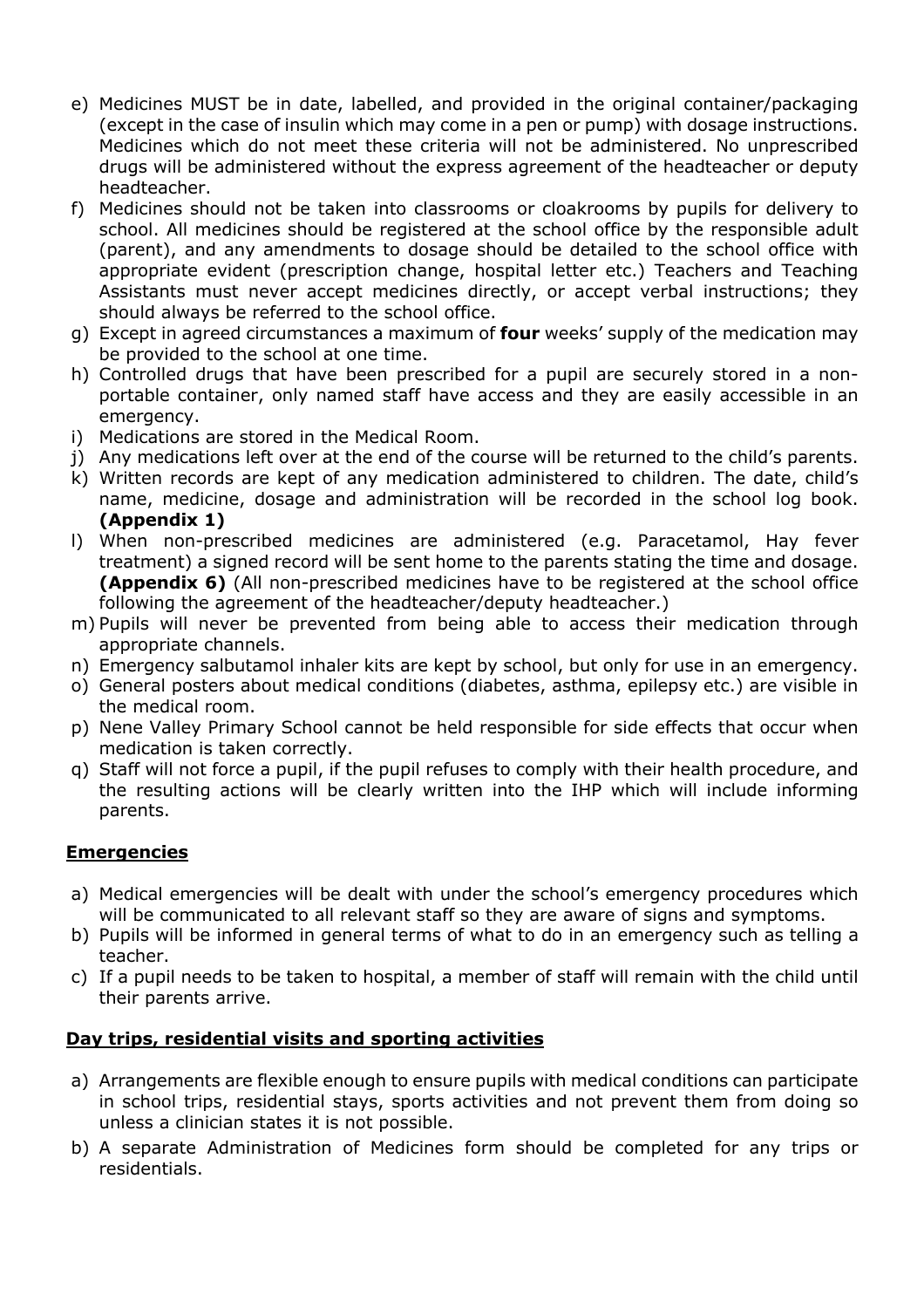**c)** To comply with best practice risk assessments are undertaken, in line with H&S executive guidance on school trips, in order to plan for including pupils with medical conditions. Consultation with parents, healthcare professionals etc. on trips and visits.

### **Avoiding unacceptable practice**

The following behaviour is unacceptable in Nene Valley Primary School:

- a) Preventing children from easily accessing their inhalers and medication and administering their medication when and where necessary.
- b) Assuming that pupils with the same condition require the same treatment.
- c) Ignoring the views of the pupil and/or their parents or ignoring medical evidence or opinion.
- d) Sending pupils home frequently or preventing them from taking part in activities at school
- e) Sending the pupil to the medical room or school office alone or with an unsuitable escort if they become ill
- f) Penalising pupils with medical conditions for their attendance record where the absences relate to their condition.
- g) Making parents feel obliged or forcing parents to attend school to administer medication or provide medical support, including toilet issues where it does not adhere to the practice described in this policy.
- h) Creating barriers to children participating in school life, including school trips.
- i) Refusing to allow pupils to eat, drink or use the toilet when they need to in order to manage their condition.

### **Insurance**

- a) Teachers who undertake responsibilities within this policy will be assured by the Headteacher that they are covered by the LA/school's insurance.
- b) Full written insurance policy documents are available to be viewed by members of staff who are providing support to pupils with medical conditions. Those who wish to see the documents should contact the Headteacher.

#### **Complaints**

a) All complaints should be raised with the school in the first instance and in line with the School Complaints Policy and Procedure.

## **APPENDIX 1 – MEDICINES ADMINISTRATION RECORD FORM**

- **APPENDIX 2 – MEDICAL FORM**
- **APPENDIX 3 – INDIVIDUAL HELATHCARE PLAN**
- **APPENDIX 4 – FLOWCHART**
- **APPENDIX 5 – MEDICINES ADMINISTRATION RECORD FORM (trips) APPENDIX 6 – ADMINISTRATION OF NON-PRESCRIBED MEDICINE RECORD**

| Signed:                                 |                     | Signed                              |  |
|-----------------------------------------|---------------------|-------------------------------------|--|
|                                         |                     | $ $ - $\swarrow$                    |  |
| Mr. Richard Isley<br>Chair of Governors |                     | Mr. Nick File<br>Acting Headteacher |  |
| Autumn 2021<br>Date:                    | <b>REVIEW DATE:</b> | Autumn 2022                         |  |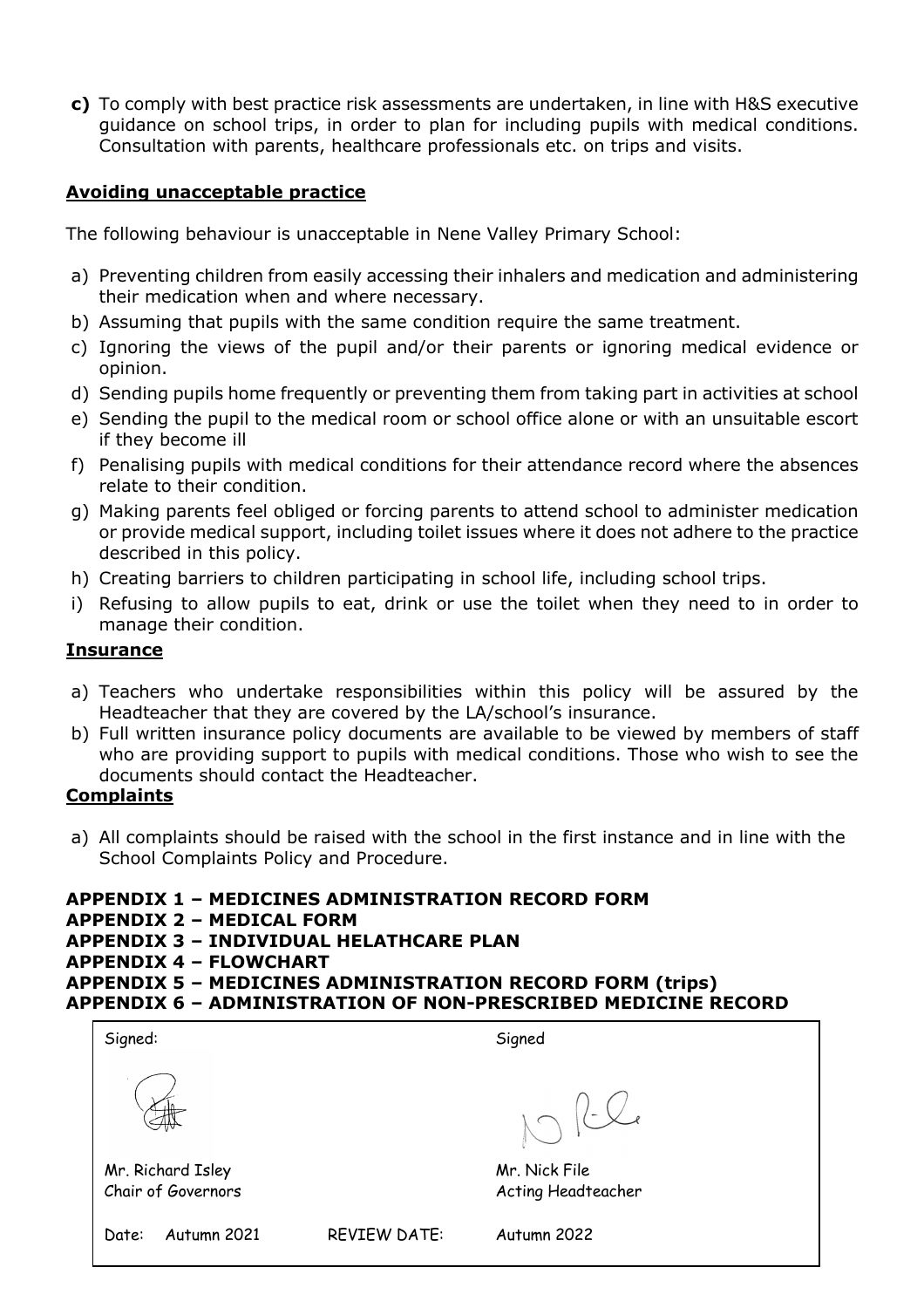# **MEDICATION INFORMATION, CONSENT AND ADMINISTRATION FORM**



**NAME OF CHILD NAME OF PARENT/CARER**

**DATE OF BIRTH DAYTIME CONTACT NO.**

**CLASS G.P.**

I consent to my child receiving the following medication in school, which will be kept in a locked medicine cabinet.

|                    | <b>IMEDICATION DETAILS</b> |             | ADMINISTRATION DETAILS - FOR USE IN SCHOOL |  |  |  |  |  |  |
|--------------------|----------------------------|-------------|--------------------------------------------|--|--|--|--|--|--|
| <b>IMEDICATION</b> |                            | <b>DATE</b> |                                            |  |  |  |  |  |  |
|                    |                            | <b>DOSE</b> |                                            |  |  |  |  |  |  |
| <b>IDOSAGE</b>     |                            | <b>TIME</b> |                                            |  |  |  |  |  |  |
| <b>TIME</b>        |                            | SIG.        |                                            |  |  |  |  |  |  |

I expect this course of medication to be completed by ……………………………………………………………..

|                   | <b>IMEDICATION DETAILS</b> |             | <b>ADMINISTRATION DETAILS - FOR USE IN SCHOOL</b> |  |  |  |  |  |  |  |  |
|-------------------|----------------------------|-------------|---------------------------------------------------|--|--|--|--|--|--|--|--|
| <b>MEDICATION</b> |                            | <b>DATE</b> |                                                   |  |  |  |  |  |  |  |  |
|                   |                            | <b>DOSE</b> |                                                   |  |  |  |  |  |  |  |  |
| <b>DOSAGE</b>     |                            | <b>TIME</b> |                                                   |  |  |  |  |  |  |  |  |
| <b>TIME</b>       |                            | ISIG.       |                                                   |  |  |  |  |  |  |  |  |

I expect this course of medication to be completed by ……………………………………………………………..

I undertake to ensure that the school has adequate supplies of this/these medications(s).

I undertake to ensure that this/these medication(s) supplied to me and prescribed by my own child's Doctor is/are correctly labelled, in date and with storage details attached and that the school will be informed of any changes.

I understand that the medication will be given by a member of staff who has received appropriate training in accordance with Local Authority code of practise.

**ADDITIONAL COMMENTS** 

**Signed ( Parent/Carer) ……………………………………………. Date …………………………**

/Volumes/data-7/Health & Safety/Medicine in school/Parental+consent+form+-++++medicine.xls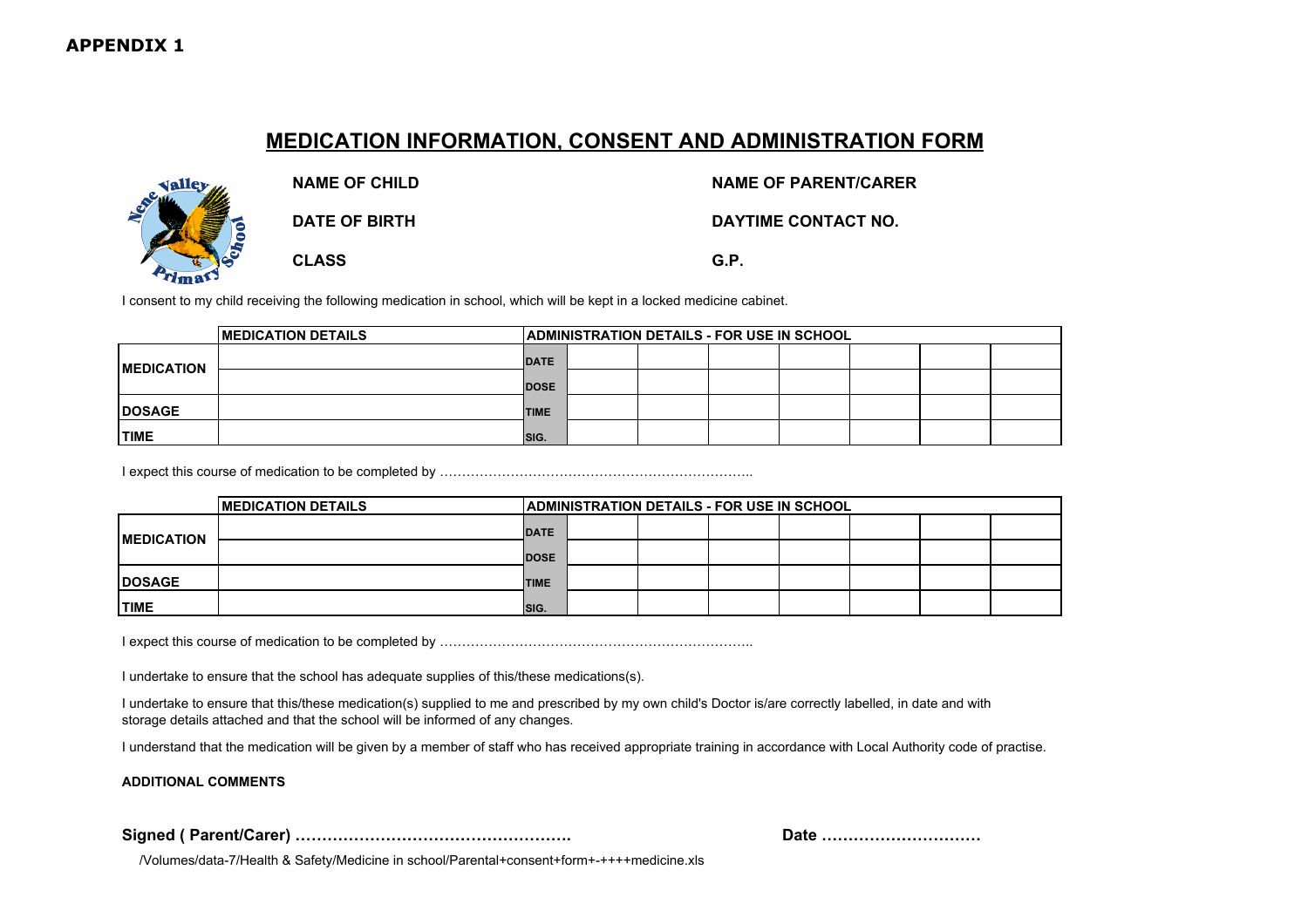#### **INITIAL MEDICAL CONDITION REGISTRATION FORM Medical Information Form**

| valley         | Please complete this form in the event that your child has an<br>ongoing medical condition that the school should be aware of i.e.<br>Asthma, Diabetes etc. |                                                                                  |                                                                                                  |  |  |  |  |  |  |  |
|----------------|-------------------------------------------------------------------------------------------------------------------------------------------------------------|----------------------------------------------------------------------------------|--------------------------------------------------------------------------------------------------|--|--|--|--|--|--|--|
|                | NAME OF CHILD _________________                                                                                                                             | D.O.B                                                                            |                                                                                                  |  |  |  |  |  |  |  |
|                | NAME OF PARENT/CARER ________________                                                                                                                       |                                                                                  |                                                                                                  |  |  |  |  |  |  |  |
|                |                                                                                                                                                             | NAME OF GP ____________________                                                  |                                                                                                  |  |  |  |  |  |  |  |
|                |                                                                                                                                                             |                                                                                  |                                                                                                  |  |  |  |  |  |  |  |
|                |                                                                                                                                                             |                                                                                  |                                                                                                  |  |  |  |  |  |  |  |
|                |                                                                                                                                                             |                                                                                  |                                                                                                  |  |  |  |  |  |  |  |
|                |                                                                                                                                                             | Does your child require medication to be kept in school at all times? YES/NO     |                                                                                                  |  |  |  |  |  |  |  |
|                |                                                                                                                                                             |                                                                                  |                                                                                                  |  |  |  |  |  |  |  |
|                |                                                                                                                                                             | How often does your child require the medication _______________________________ |                                                                                                  |  |  |  |  |  |  |  |
| YES/NO         |                                                                                                                                                             |                                                                                  | If your child requires an asthma pump, are they able to self administer the medicine?            |  |  |  |  |  |  |  |
|                |                                                                                                                                                             |                                                                                  | Does the medication have any side effects that the school should be aware of? YES/NO             |  |  |  |  |  |  |  |
|                |                                                                                                                                                             |                                                                                  |                                                                                                  |  |  |  |  |  |  |  |
|                |                                                                                                                                                             |                                                                                  | I undertake to ensure that the school has adequate supplies of this/these medications(s).        |  |  |  |  |  |  |  |
|                | date and with storage details attached.                                                                                                                     |                                                                                  | I undertake to ensure that this/these medication(s) supplied to me is/are correctly labelled, in |  |  |  |  |  |  |  |
|                |                                                                                                                                                             | appropriate training in accordance with Local Authority code of practise.        | I understand that the medication will be given by a member of staff who has received             |  |  |  |  |  |  |  |
|                |                                                                                                                                                             |                                                                                  | I understand that I must notify the school of any changes to the above information in writing.   |  |  |  |  |  |  |  |
|                |                                                                                                                                                             |                                                                                  | Date _______________________                                                                     |  |  |  |  |  |  |  |
| For Office use |                                                                                                                                                             |                                                                                  |                                                                                                  |  |  |  |  |  |  |  |
|                |                                                                                                                                                             |                                                                                  |                                                                                                  |  |  |  |  |  |  |  |
|                |                                                                                                                                                             |                                                                                  |                                                                                                  |  |  |  |  |  |  |  |
|                |                                                                                                                                                             |                                                                                  | Medication received if required on entitled by: http://www.com/community.com/community/          |  |  |  |  |  |  |  |
|                |                                                                                                                                                             |                                                                                  |                                                                                                  |  |  |  |  |  |  |  |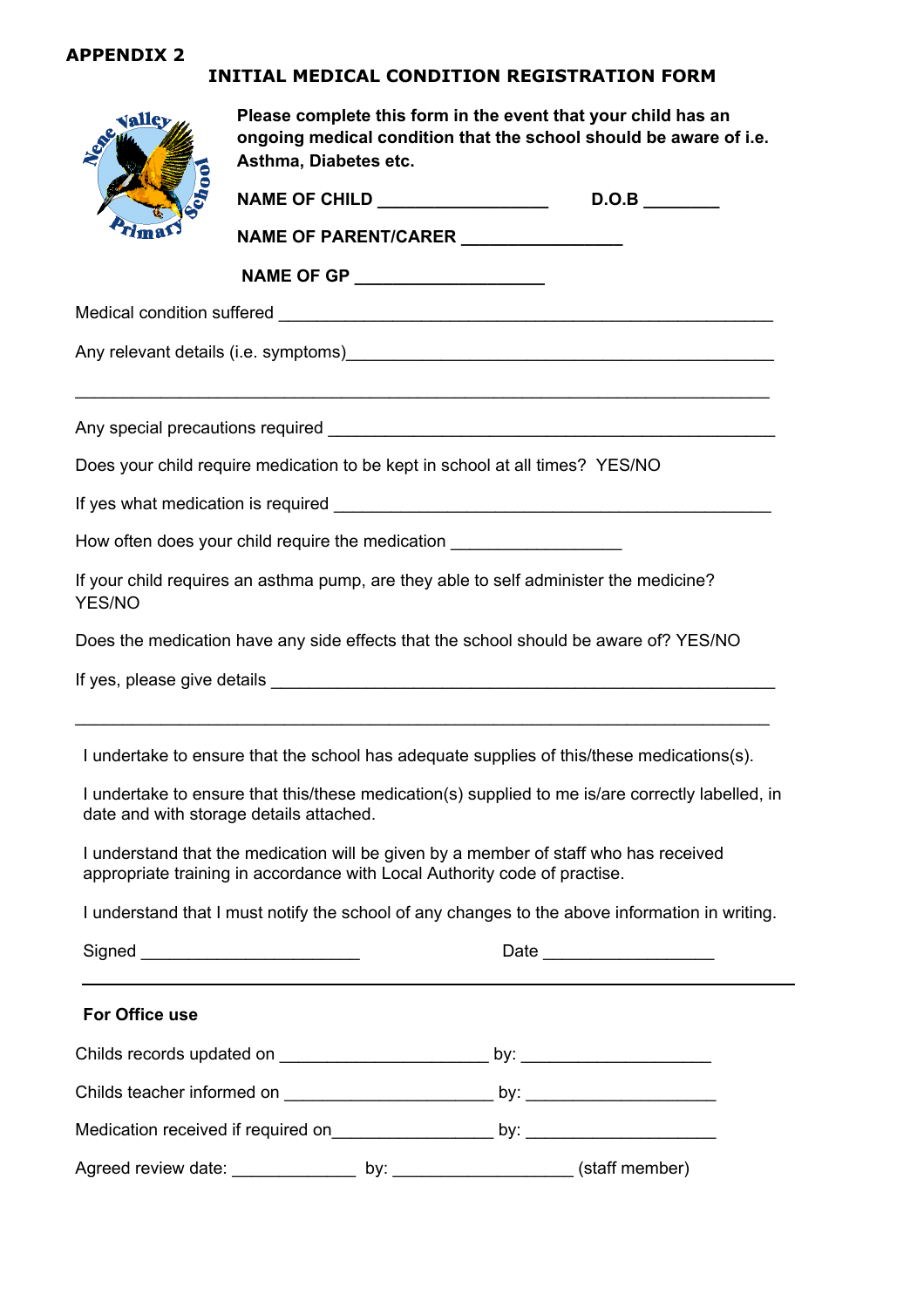# **INDIVIDUAL HEALTHCARE PLAN (TEMPLATE)**

| Name of school/setting         |  |
|--------------------------------|--|
| Child's name                   |  |
| Group/class/form               |  |
| Date of birth                  |  |
| Child's address                |  |
| Medical diagnosis or condition |  |
| Date                           |  |
| Review date                    |  |

### **Family Contact Information**

| Name                  |  |
|-----------------------|--|
| Phone no. (work)      |  |
| (home)                |  |
| (mobile)              |  |
| Name                  |  |
| Relationship to child |  |
| Phone no. (work)      |  |
| (home)                |  |
| (mobile)              |  |

 $\mathsf{r}$ 

### **Clinic/Hospital Contact**

| Name      |  |
|-----------|--|
| Phone no. |  |

# **G.P.**

Name

Phone no.

Who is responsible for providing support in school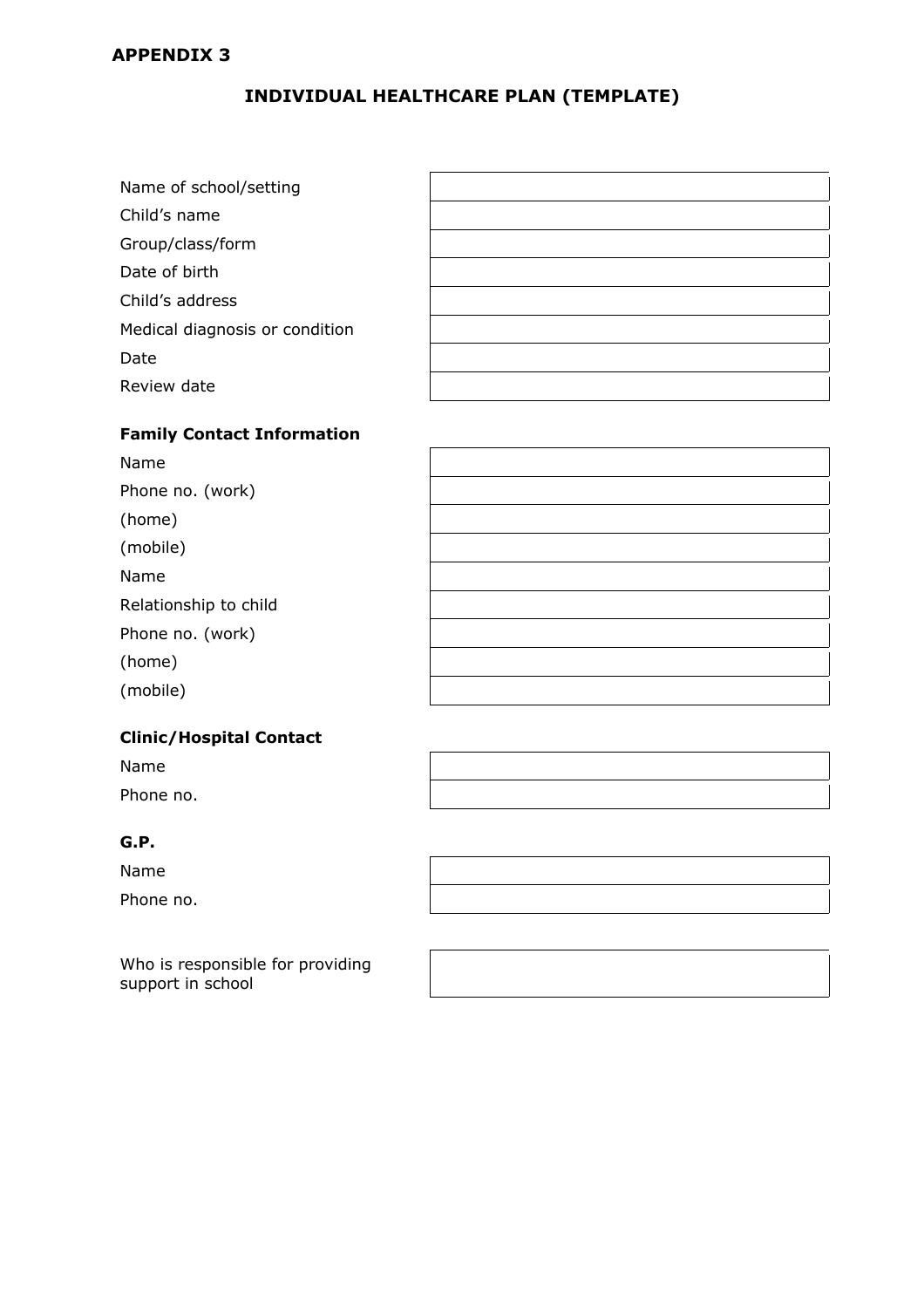#### **INDIVIDUAL HEALTHCARE PLAN (TEMPLATE)**

Describe medical needs and give details of child's symptoms, triggers, signs, treatments, facilities, equipment or devices, environmental issues etc.

Name of medication, dose, method of administration, when to be taken, side effects, contra-indications, administered by/self-administered with/without supervision

Daily care requirements

Specific support for the pupil's educational, social and emotional needs

Arrangements for school visits/trips etc.

Other information

Describe what constitutes an emergency, and the action to take if this occurs

Who is responsible in an emergency *(state if different for off-site activities)*

Plan developed with

Staff training needed/undertaken – who, what, when

Form copied to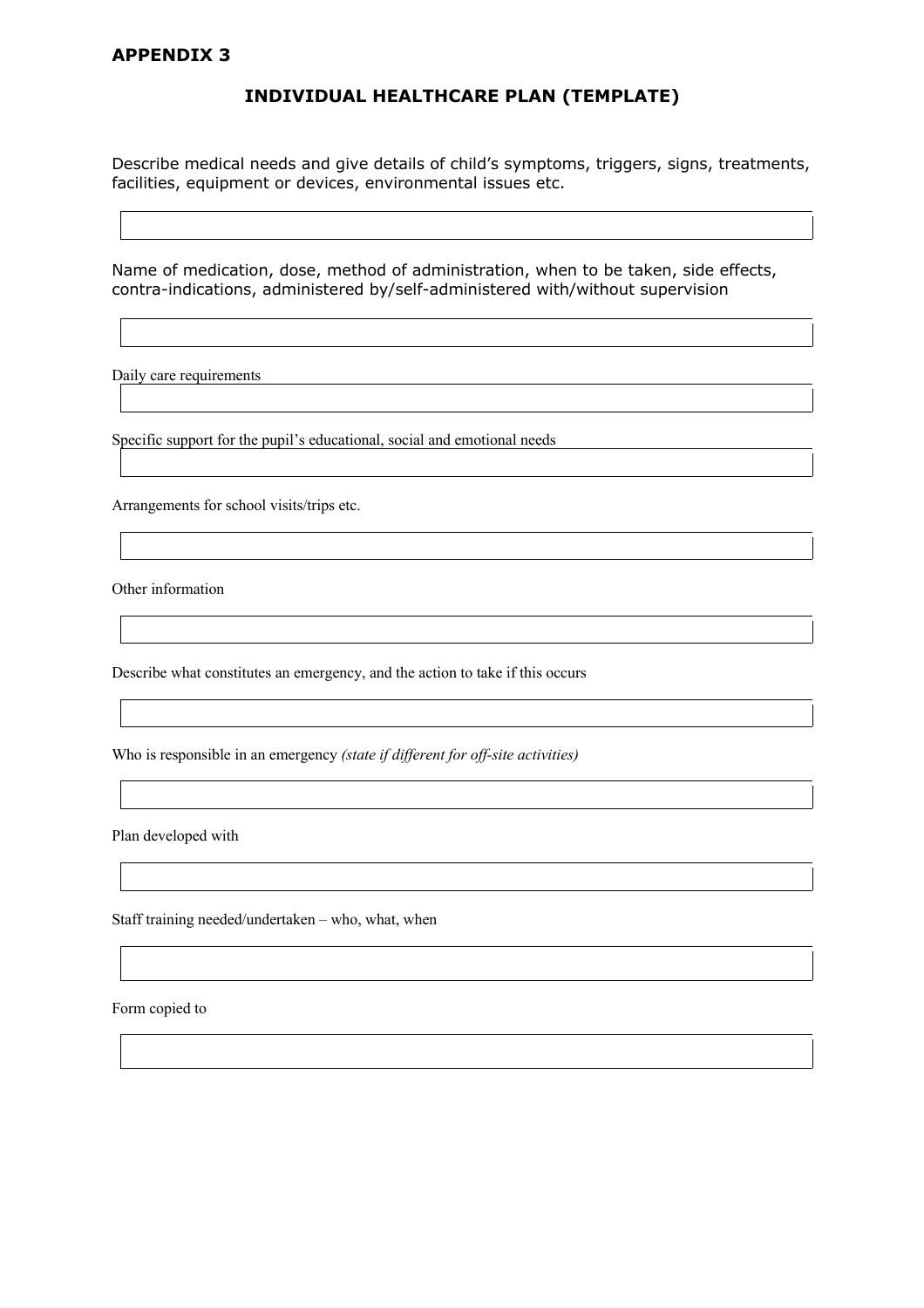# **FLOWCHART FOR RESPONDING TO A MEDICAL CONDITION.**

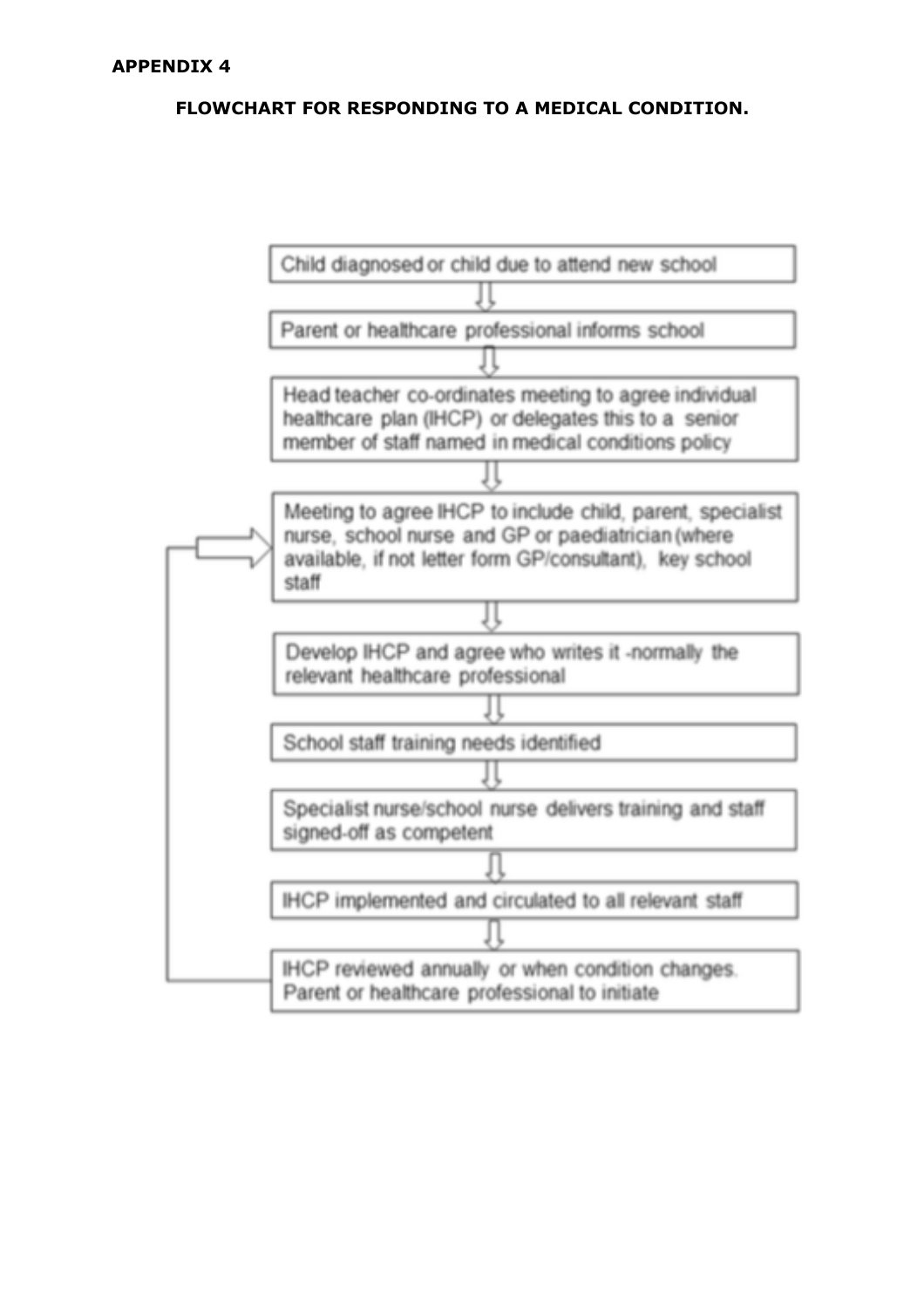# **MEDICATION INFORMATION, CONSENT AND ADMINISTRATION FORM (TRIPS).**

| Valley<br>NAME OF CHILD __________ |  |                           |                                                                                                                                                                |             |                                                   | NAME OF PARENT/CARER |  |                     |  |  |  |  |  |  |
|------------------------------------|--|---------------------------|----------------------------------------------------------------------------------------------------------------------------------------------------------------|-------------|---------------------------------------------------|----------------------|--|---------------------|--|--|--|--|--|--|
|                                    |  |                           |                                                                                                                                                                |             |                                                   |                      |  | DAYTIME CONTACT NO. |  |  |  |  |  |  |
| Chool                              |  |                           |                                                                                                                                                                |             |                                                   |                      |  |                     |  |  |  |  |  |  |
|                                    |  | <b>CLASS</b>              |                                                                                                                                                                |             |                                                   |                      |  |                     |  |  |  |  |  |  |
|                                    |  |                           |                                                                                                                                                                |             |                                                   |                      |  |                     |  |  |  |  |  |  |
|                                    |  |                           |                                                                                                                                                                |             |                                                   |                      |  |                     |  |  |  |  |  |  |
|                                    |  | <b>MEDICATION DETAILS</b> |                                                                                                                                                                |             | <b>ADMINISTRATION DETAILS - FOR USE IN SCHOOL</b> |                      |  |                     |  |  |  |  |  |  |
|                                    |  |                           |                                                                                                                                                                | <b>DATE</b> |                                                   |                      |  |                     |  |  |  |  |  |  |
| <b>MEDICATION</b>                  |  |                           |                                                                                                                                                                | <b>DOSE</b> |                                                   |                      |  |                     |  |  |  |  |  |  |
| <b>DOSAGE</b>                      |  |                           |                                                                                                                                                                | <b>TIME</b> |                                                   |                      |  |                     |  |  |  |  |  |  |
| <b>TIME</b>                        |  |                           |                                                                                                                                                                | SIG.        |                                                   |                      |  |                     |  |  |  |  |  |  |
|                                    |  |                           |                                                                                                                                                                |             |                                                   |                      |  |                     |  |  |  |  |  |  |
|                                    |  | <b>MEDICATION DETAILS</b> |                                                                                                                                                                |             | ADMINISTRATION DETAILS - FOR USE IN SCHOOL        |                      |  |                     |  |  |  |  |  |  |
| <b>MEDICATION</b>                  |  |                           |                                                                                                                                                                | <b>DATE</b> |                                                   |                      |  |                     |  |  |  |  |  |  |
|                                    |  |                           |                                                                                                                                                                | <b>DOSE</b> |                                                   |                      |  |                     |  |  |  |  |  |  |
| <b>DOSAGE</b>                      |  |                           |                                                                                                                                                                | <b>TIME</b> |                                                   |                      |  |                     |  |  |  |  |  |  |
| <b>TIME</b>                        |  |                           |                                                                                                                                                                | SIG.        |                                                   |                      |  |                     |  |  |  |  |  |  |
|                                    |  | <b>MEDICATION DETAILS</b> |                                                                                                                                                                |             |                                                   |                      |  |                     |  |  |  |  |  |  |
|                                    |  |                           |                                                                                                                                                                |             | ADMINISTRATION DETAILS - FOR USE IN SCHOOL        |                      |  |                     |  |  |  |  |  |  |
| <b>MEDICATION</b>                  |  |                           |                                                                                                                                                                | <b>DATE</b> |                                                   |                      |  |                     |  |  |  |  |  |  |
|                                    |  |                           |                                                                                                                                                                | <b>DOSE</b> |                                                   |                      |  |                     |  |  |  |  |  |  |
| <b>DOSAGE</b>                      |  |                           |                                                                                                                                                                | <b>TIME</b> |                                                   |                      |  |                     |  |  |  |  |  |  |
| <b>TIME</b>                        |  |                           |                                                                                                                                                                | SIG.        |                                                   |                      |  |                     |  |  |  |  |  |  |
|                                    |  |                           | Are there any side effects that the school should be aware of?                                                                                                 |             |                                                   |                      |  |                     |  |  |  |  |  |  |
|                                    |  |                           | I undertake to ensure that the school has adequate supplies of this/these medications(s).                                                                      |             |                                                   |                      |  |                     |  |  |  |  |  |  |
|                                    |  |                           | I undertake to ensure that this/these medication(s) supplied to me is/are correctly labelled, in date and with storage details attached.                       |             |                                                   |                      |  |                     |  |  |  |  |  |  |
|                                    |  |                           | I understand that the medication will be given by a member of staff who has received appropriate training in accordance with Local Authority code of practise. |             |                                                   |                      |  |                     |  |  |  |  |  |  |
| <b>ADDITIONAL COMMENTS</b>         |  |                           |                                                                                                                                                                |             |                                                   |                      |  |                     |  |  |  |  |  |  |
|                                    |  |                           |                                                                                                                                                                |             |                                                   |                      |  |                     |  |  |  |  |  |  |
|                                    |  |                           |                                                                                                                                                                |             |                                                   |                      |  |                     |  |  |  |  |  |  |